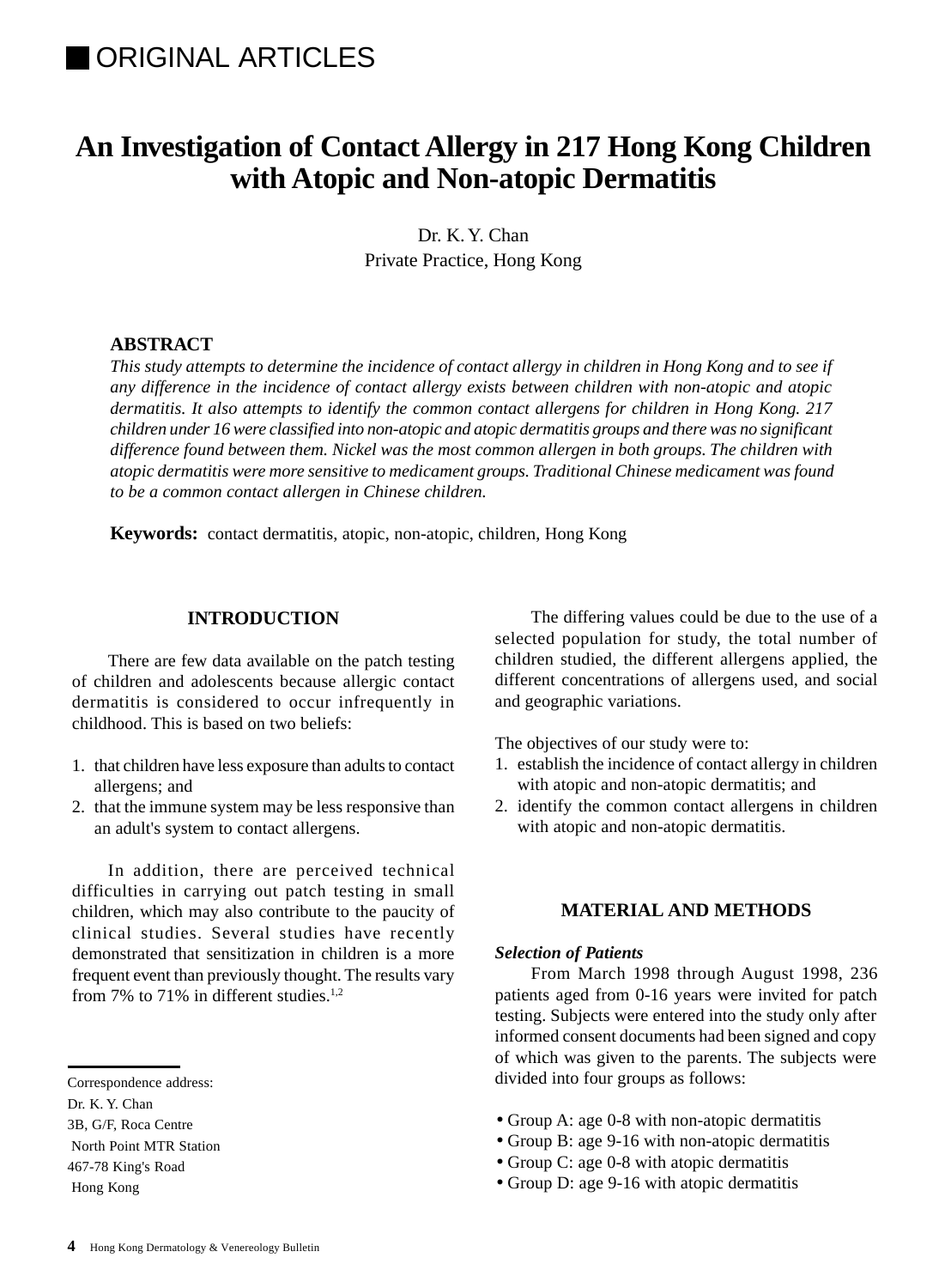We defined atopic dermatitis according to the criteria set down by the U.K. working party for atopic dermatitis.3

#### *The Patch Test*

The patch test generally involved two and a half tapes of IQ chambers containing at least 23 allergens being placed on each side of the upper back. Each tape contained 10 chambers. In infants, the test was divided into five halved tapes; one was applied on each side of the upper part of the arms and three on the upper part of the back.

Readings were made two and four days after application. We showed the positive reactions to the patients or parents and asked them to report any new reactions that developed for up to one week after application.

### **RESULTS**

Group A comprised 65 individuals. The group originally consisted of 72 individuals, of whom 68 agreed to have patch testing. There were three cases of failed patch tests. One was loosened after exercise and two individuals asked for patches to be removed because of irritation.

Group B comprised 45 individuals. The group originally consisted of 47 individuals, of whom 45 agreed to patch testing. One did not wish to participate because of the hot climate and one declined because of a sporting activity. No patch test failed in this group.

Group C comprised 59 individuals. The group originally consisted of 67 individuals, of whom 62 came for patch testing. There were three failed patch tests; all complained of skin irritation and asked for patch removal within 24 to 48 hours of application.

Group D consisted of 48 individuals. 50 subjects were asked to participate but two refused because of the hot climate. All patch tests were performed successfully.

The mean age of those in group A and group C were 4.7 and 4.5 years, respectively. The mean age of group B and group D participants were 11.7 and 12.0 years, respectively.

## *Incidence of Positive Reactions among Non-atopic and Atopic Participants*

There were 45 of 110 (40.9%) positive patients among non-atopic patients versus 42 of 107 (39.3%) among atopic participants. This difference was not statistically significant (P=0.8).

Of the children aged from 0-8 years, 23 of 65 (35.4%) non-atopic children had one or more positive reactions whereas atopic children had 24 of 59 (40.7%) yielding a positive reaction. This difference was also not statistically significant  $(P=0.5, i.e. Group A vs Group$ C: 35.4 % vs 40.7%.)

In the older group of patients aged from 9-16 years, 22 of 45 (48.9%) non-atopic patients had at least one positive reaction. Similarly, 18 of the 48 (37.5%) atopic patients had such a reaction. This difference was not statistically significant  $(P=0.2, i.e.$  Group B vs Group D: 48.9% vs 37.5%).

#### *Incidence of Positive Reactions Related to Age*

35.4% of non-atopic children aged 0-8 years versus 48.9% of those aged 9-16 years had a positive reaction. This difference was not statistically significant. (P=0.1, i.e. Group A vs Group B: 35.4% vs 48.9%).

As for the atopic children, 40.7% of those aged 0- 8 years versus 37.5% of aged 9-16 years had a positive reaction. This difference was also not statistically significant (P=0.7, i.e. Group C vs Group D: 40.7% vs 37.5%).

## *Ranking of Positive Test Substances in the European Standard Series (Table 1)*

Nickel was found to be the most common allergen (14.7%). The next most common allergen was cobalt chloride (7.4%), followed by fragrance mix (6.5%), potassium dichromate (6%), wool alcohol (4.6%), Balsam of Peru (3.2%), and formaldehyde (3.2%). The ranking of positive tests in the non-atopic and atopic groups was identical, irrespective of age. The next most common positive substances were neomycin sulphate and Paraben mix. Benzocaine and Clioquinol reactions were only found in the younger atopic group (group C).

The positive rubber component Thiuram mix, Mercapto mix, and Black rubber mix reactions were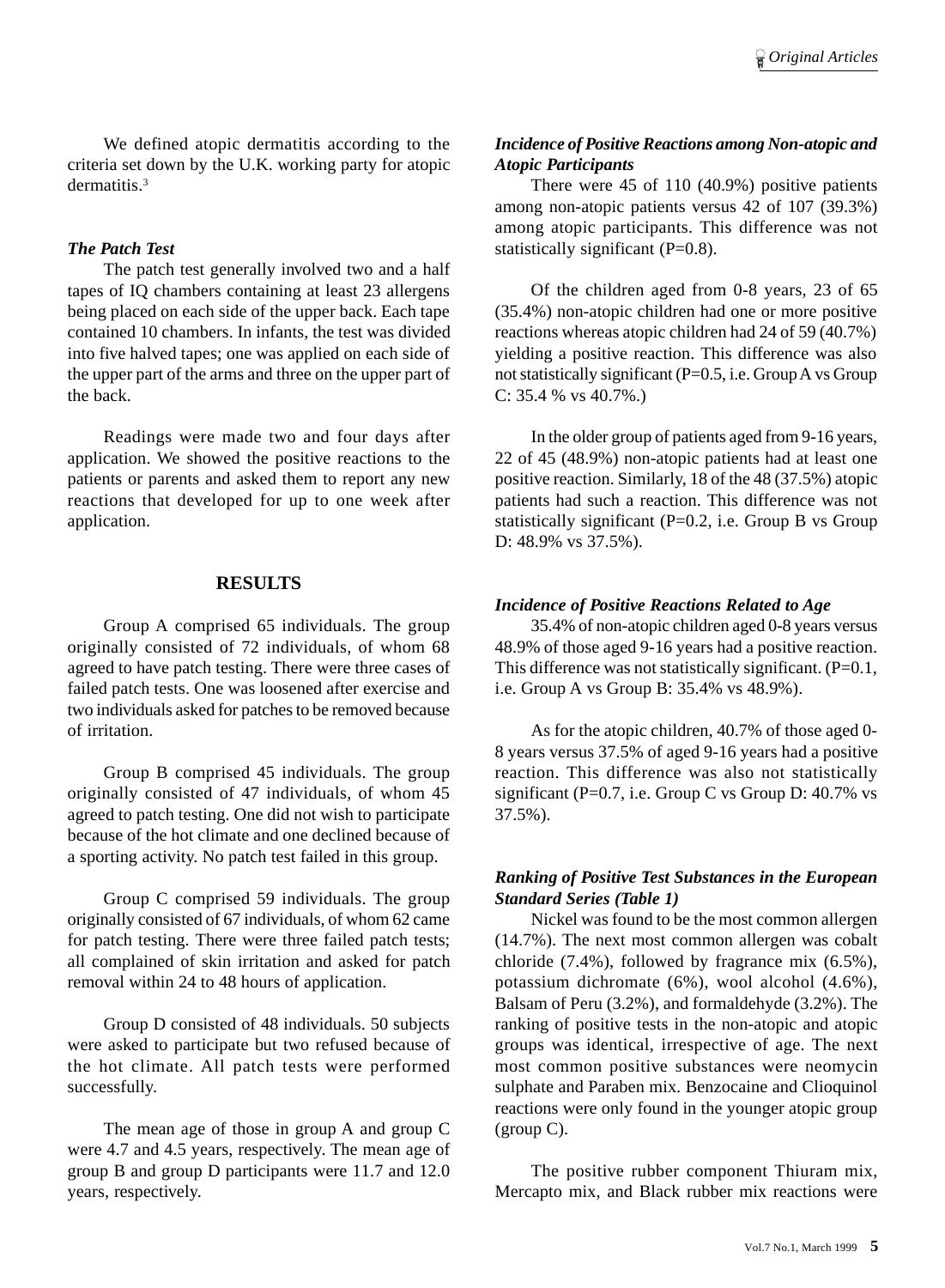| <b>Allergens tested</b>    | All $(n=217)$    |      | Non-atopic group (n=110)                                     |      | Atopic group (n=107) |         |
|----------------------------|------------------|------|--------------------------------------------------------------|------|----------------------|---------|
|                            | <b>Positive</b>  | (%)  | <b>Positive</b>                                              | (%)  | <b>Positive</b>      | (%)     |
| <b>Metals</b>              |                  |      |                                                              |      |                      |         |
| Nickel Sulphate 2.5%       | 32               | 14.7 | 15                                                           | 13.6 | 17                   | 15.9    |
| Cobalt Chloride 1%         | 16               | 7.4  | $\,8\,$                                                      | 7.3  | $\,8\,$              | 7.5     |
| Chromate 0.5%              | 13               | 6.0  | $\,8\,$                                                      | 7.3  | 5                    | 4.7     |
| <b>Fragrances</b>          |                  |      |                                                              |      |                      |         |
| Fragrance Mix 8%           | 14               | 6.5  | $\,8\,$                                                      | 7.3  | 6                    | 5.6     |
| Balsam of Peru 25%         | $\tau$           | 3.2  | $\overline{4}$                                               | 3.6  | 3                    | 2.8     |
| <b>Vehicles</b>            |                  |      |                                                              |      |                      |         |
| Wool Alcohols 30%          | 10               | 4.6  | 6                                                            | 5.5  | $\overline{4}$       | 3.7     |
| <b>Preservatives</b>       |                  |      |                                                              |      |                      |         |
| Formaldehyde 1%            | $\tau$           | 3.2  | $\overline{4}$                                               | 3.6  | 3                    | 2.8     |
| Quaterium 15%              | $\mathbf{1}$     | 0.5  | $\boldsymbol{0}$                                             | 0.0  | $\mathbf{1}$         | 0.9     |
| Kathon C G                 | $\mathfrak{Z}$   | 1.4  | $\boldsymbol{2}$                                             | 1.8  | $\mathbf{1}$         | 0.9     |
| Paraben Mix 15%            | 6                | 2.8  | $\overline{4}$                                               | 3.6  | $\overline{2}$       | 1.9     |
| <b>Medicaments</b>         |                  |      |                                                              |      |                      |         |
| Neomycin Sulphate 20%      | $\tau$           | 3.2  | $\overline{4}$                                               | 3.6  | 3                    | 2.8     |
| Benzocaine 5%              | $\overline{2}$   | 0.9  | $\boldsymbol{0}$                                             | 0.0  | $\sqrt{2}$           | 1.9     |
| Clioquinol                 | $\mathbf{1}$     | 0.5  | $\boldsymbol{0}$                                             | 0.0  | $\mathbf{1}$         | 0.9     |
| <b>Rubber Compounds</b>    |                  |      |                                                              |      |                      |         |
| Thiuram Mix                | $\overline{2}$   | 0.9  | $\mathbf{1}$                                                 | 0.9  | $\mathbf{1}$         | 0.9     |
| Mercaptobenzothiazole      | $\boldsymbol{0}$ | 0.0  | $\boldsymbol{0}$                                             | 0.0  | $\boldsymbol{0}$     | 0.0     |
| Mercapto Mix               | $\mathbf{1}$     | 0.5  | $\boldsymbol{0}$                                             | 0.0  | $\mathbf{1}$         | 0.9     |
| <b>Black Rubber Mix</b>    | $\mathbf{1}$     | 0.5  | $\mathbf{0}$                                                 | 0.0  | $\mathbf{1}$         | 0.9     |
| <b>Resins</b>              |                  |      |                                                              |      |                      |         |
| Epoxy                      | $\mathfrak{Z}$   | 1.4  | $\sqrt{2}$                                                   | 1.8  | $\mathbf{1}$         | 0.9     |
| PTBP Formaldehyde Resin    | $\mathbf{1}$     | 0.5  | $\boldsymbol{0}$                                             | 0.0  | $\mathbf{1}$         | 0.9     |
| Colophony                  | $\boldsymbol{0}$ | 0.0  | $\mathbf{0}$                                                 | 0.0  | $\boldsymbol{0}$     | 0.0     |
| <b>Miscellaneous</b>       |                  |      |                                                              |      |                      |         |
| $p$ -phenylenediamine      | $\overline{2}$   | 0.9  | $\mathbf{1}$                                                 | 0.9  | 1                    | 0.9     |
| Primin                     | $\overline{0}$   | 0.0  | $\boldsymbol{0}$                                             | 0.0  | $\mathbf{0}$         | 0.0     |
| Sesquiterpene Lactone      | $\mathbf{1}$     | 0.5  | 1                                                            | 0.9  | $\mathbf{0}$         | $0.0\,$ |
| <b>Own Materials</b>       |                  |      |                                                              |      |                      |         |
| <b>Bone-setter's Herbs</b> | $\sqrt{5}$       | 2.3  | $\sqrt{2}$                                                   | 1.8  | 3                    | 2.8     |
| Hydrocortisone Acetate     | $\sqrt{2}$       | 0.9  | $\boldsymbol{0}$                                             | 0.0  | $\overline{2}$       | 1.9     |
| <b>Benzoyl Peroxide</b>    | 3                | 1.4  | $\mathfrak{2}% =\mathfrak{2}\left( \mathfrak{2}\right) ^{2}$ | 1.8  | $\mathbf{1}$         | 0.9     |
| Ginger                     | 1                | 0.9  | $\mathbf{1}$                                                 | 0.9  | $\mathbf{0}$         | 0.0     |
| Garlic                     | 1                | 0.5  | 1                                                            | 0.9  | $\theta$             | 0.0     |

## **Table 1. Materials that elicited a positive reaction when patch tested**

found in group C. The incidence of positive reactions to resins, plants, and dyes were too low to be significant in any of the four groups.

### *Positive Tests of Own Material*

Five individuals showed a positive reaction to traditional Chinese medicaments. The products were

Chinese orthopaedic tincture Zheng-Gu-Shui and bonesetter's herbs with unknown exact formulae. These five patients showed positive reactions both in patch testing with IQ chambers and in repeated open application tests (ROATS). A further three patients showed positive reactions to benzoyl peroxide, two showed positive reactions to ginger, and one to garlic. These test substances were patched and applied by ROATS.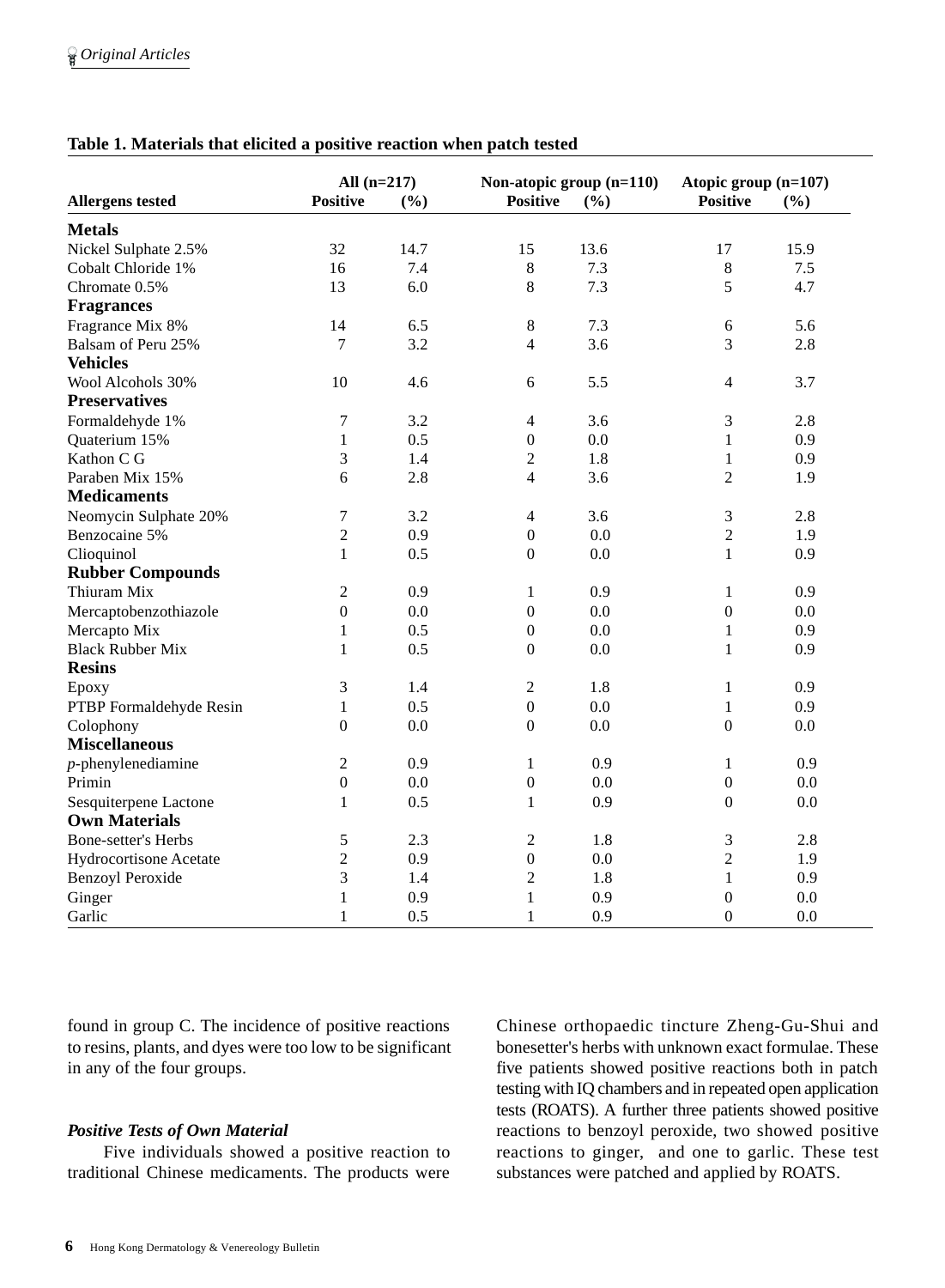#### *Clinical Relevance of Results*

The reactions were more often clinically relevant in the two older age groups, (group B and group D). The clinical relevance of nickel sulphate sensitivity was around 70% in group B and group D but only about 20% in the younger children (group A and group C). The clinical relevance of cobalt chloride was low, being about 20% in all four groups. Fragrance mix was clinically relevant in more than 50% of children; no clinical relevance was found for potassium dichromate.

The results of clinical relevance for test substance of own material were high - all five own materials showed 100% clinical relevance.

## **DISCUSSION**

Our study is the first study investigating contact allergy among children and young adults in Hong Kong. We have compared our results with another study of a mixed population in Hong Kong and have found a difference in the ranking of contact allergens.

## *Incidence of Contact Allergy among Non-Atopic and Atopic Children*

One or more positive reactions were found in 40.9% of non-atopic versus 39.3% of atopic children under 16 years of age. Results were very similar between the two groups. There was no significant difference between the younger non-atopic and atopic groups (age 0-8 years; 35.4% vs 40.7%, P=0.5). For the older group (age 9-16 years) there was a slightly lower incidence of positive reactions in the atopic group compared with the non-atopic children  $(37.5\% \text{ vs } 48.9\% , P=0.2)$ , but the difference was not statistically significant. This was probably due to the severity of the atopic dermatitis. Most of the patients in this group suffered from moderate to severe atopic dematitis.

We assessed the disease severity by means of six area six sign atopic dermatitis severity score (SASSAD).4 A score under 15 was considered to represent mild disease, 15-24 to be moderate, and 25 or above to be severe. Ten children had mild disease, 30 were moderate, and 8 were severe. Cronin found a lower incidence of contact allergy in patients with severe atopic dermatitis.<sup>5</sup> Uehara found similar results<sup>6</sup> - severe atopic dermatitis patients had reduced reaction to DNCB

compared with mild atopic dermatitis patients. Furthermore, the majority of these patients who were non-reactive on the first challenge tests had positive reactions on the second challenge tests during a remission of the disease.

## *Incidence of Contact Allergy in Small Children and Adolescents*

For the group with non-atopic dermatitis,  $35.4\%$ of those aged 0-8 years versus 48.9% of the older children showed more than one reaction. The difference was not statistically significant  $(P=0.1)$ . The increased incidence in contact allergy in older non-atopic patients is mainly due to their wider exposure to contact allergens together with their having a more mature immune system compared with the younger patients.

## *Incidence of Positive Reactions to Individual Substances*

Nickel was tested at a 2.5% concentration in a petrolatum vehicle. This was because the 5% concentration might have caused a higher incidence of primary irritant reaction especially in children and patients with atopic dermatitis.7 Nickel sensitivity was observed in 14.7% of the study group. It caused most reactions in both non-atopic and atopic dermatitis patients, regardless of age group. The greater number of clinically relevant reactions in older children was noteworthy. Values of 72% and 62% for clinical relevance were noted in older non-atopic and atopic dermatitis children compared with only 22% for younger atopic patients. None of the younger non-atopic patients' reactions correlated with their history. Sources of nickel allergy in children include eyeglass frames, belt buckles, and metal fasteners on clothing, watches, and jewellery in older children.

Cobalt sensitivity was seen in 7.4% of the study group and was one of the five most common allergens in all four groups. The usual source of cobalt allergy is metal but it is also found in paint, glass, china, pottery, crayons, and cement. Co-sensitivity was observed between cobalt and nickel. The rate of clinical relevance of cobalt was lower than that for nickel in all groups.

Potassium dichromate sensitivity was observed in 6% of study participants. Although no clinical relevance was noted, we assume that leather shoes, including popular leather athletic shoes, are the most likely source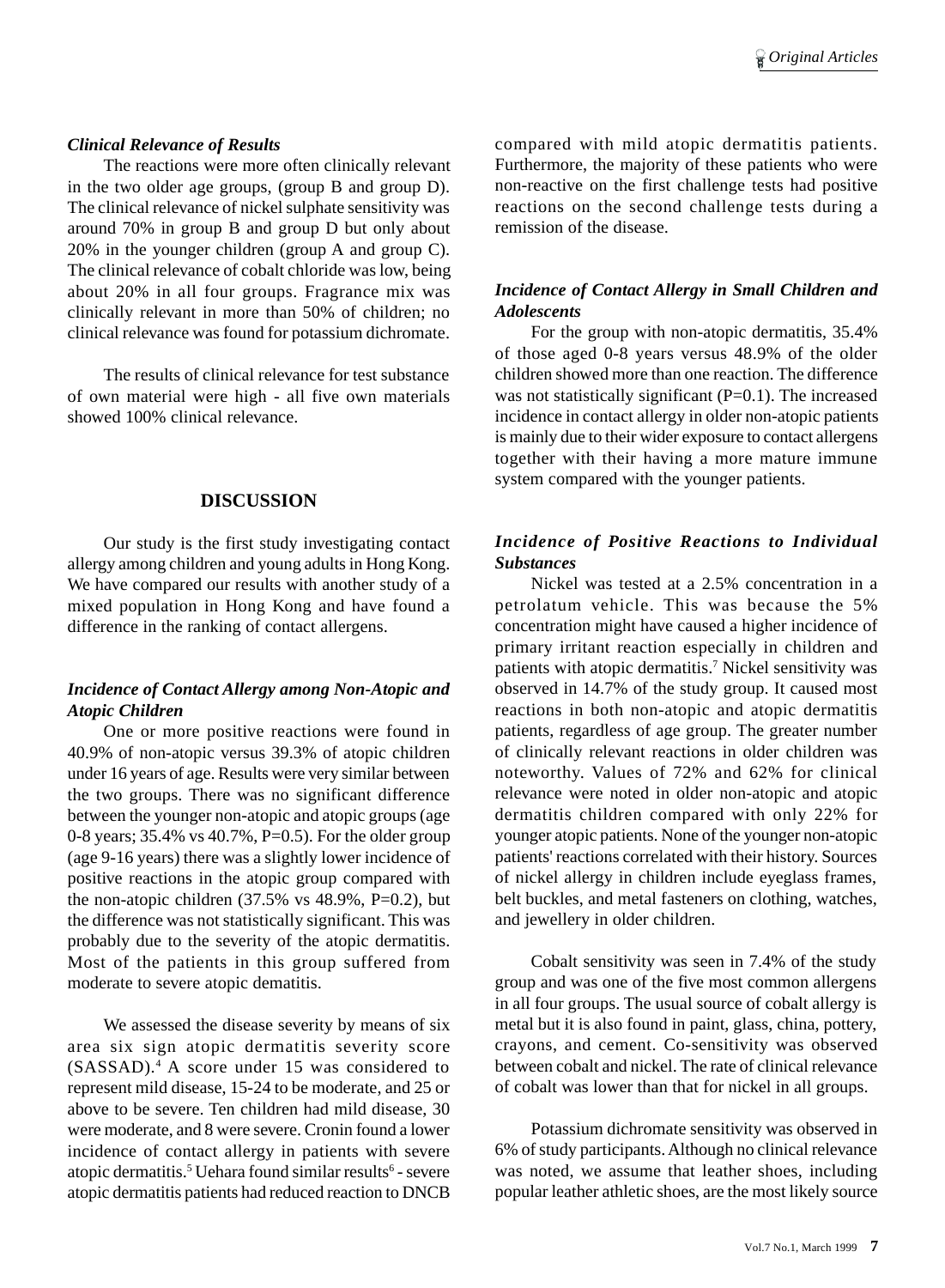of sensitization in subjects. Cement is an unlikely source of exposure in children.

Reactions to fragrance mix and Balsam of Peru were observed in 6.5% and 3.2% of study children, respectively. The two were among the five most common allergens in all four groups. However, the lower incidence in younger children might reflect an exposure difference, as greater exposure to cosmetics and fragrance-containing compounds occurs as the children get older. Balsam of Peru may cross-react with the fragrances that are added to cosmetics and may account for a substantial amount of cosmetic allergy in children. The clinical relevance of both fragrance mix and Balsam of Peru sensitivity were higher than the values for cobalt and potassium dichromate.

Neomycin yielded positive reactions in 3.2% of the children studied. Its role as a cause of contact allergy in children seems to be over-rated. The incidence of sensitivity was similar for non-atopic and atopic children. If medicament allergens including neomycin, benzocaine, clioquinol, Bonesetter's herbs, hydrocortisone acetate and benzoyl peroxide were studied as a group, atopic dermatitis children had a greater number of positive reactions compared with the non-atopic children. Co-reactivity is extremely common with bacitracin, even though the two agents are chemically unrelated. Since neomycin is frequently used in topical agents containing corticosteroids, the contact allergy may be partially suppressed and results in failure of the original dermatitis to clear rather than an acute eczematous response. Nevertheless, all of the medicaments described above had more clinical relevance than was expected.

Only four children had positive reactions to rubber compounds: two to Thiuram mix, one to Black Rubber mix, and one to Mercaptobenzothiazole. We were interested to find this low sensitization to rubber compounds as rubber sensitivity has been cited as a frequent cause of childhood foot dermatitis. No clinical relevance was found for the children in our study.

Only 4.6% of children had a positive reaction to wool alcohol. The incidence was similar in all four groups but there was little clinical relevance. Wool alcohol varies in composition depending on its source.

Formaldehyde and Quaternium 15 are extensively used as preservatives in cosmetics, shampoos, glues, and other commercial products. The parabens are the most common preservatives used in cosmetics but these do not commonly cause allergic contact dermatitis. Kathon CG is an important biocide that is used in cosmetics and in industry. The total incidences of positive reactions to these four preservatives were less than 8% and the incidence of clinical relevance was low.

Sensitization to resins was rare. Only one child was found to have a correlated history of sensitization to epoxy due to wearing eyeglass frames. Sensitization to p-phenylenediamine was less frequent and the only child with a possible correlated history was one in contact with photocopying materials. One child was sensitive to Sesquiterpene Lactone mix, which is used to screen for sensitivity to Compositae plants. One sixyear-old child with non-atopic dermatitis had a positive reaction to this plant. No clinical relevance could be found and no generalised sensitization was observed after taking chrysanthemum tea.

2.3% of children had a positive reaction to bonesetter's herb. Patch testing as well as repeated open application test was performed and all had positive clinical relevance. One child was sensitive to Zheng-Gu-Shui, which is manufactured in China and is widely available in Hong Kong. Its ingredients are listed on the information leaflet included with the product. Four children were sensitive to bone-setter's herb obtained from different bonesetters. Although the exact formulae of herbs from different providers are not available due to commercial secrecy, Lee has indicated that Myrrh, a gum resin from the stem of Commiphora molmol Engler, is the putative allergen.<sup>8</sup> Because it is so widely used in many over-the-counter traditional Chinese medicines, it is recommended that it should be included in the standard battery of allergens used in Hong Kong.

In Hong Kong, garlic is still employed as an antifungal and anti-bacterial agent. Ginger, on the other hand, is used to relieve abdominal 'wind'. We observed one positive reaction to garlic and one to ginger. Repeated open application test was performed by applying the cut surfaces of fresh garlic and ginger to the outer aspect of the arm for two days. Patch testing was also performed by preparing the extract according to the method of Pasricha and Guru.<sup>9</sup> Lee found garlic to be a potent irritant under occlusive conditions and thus it should not be used for patch testing.<sup>8</sup> The extract form is much safer and is recommended when testing for allergic reaction.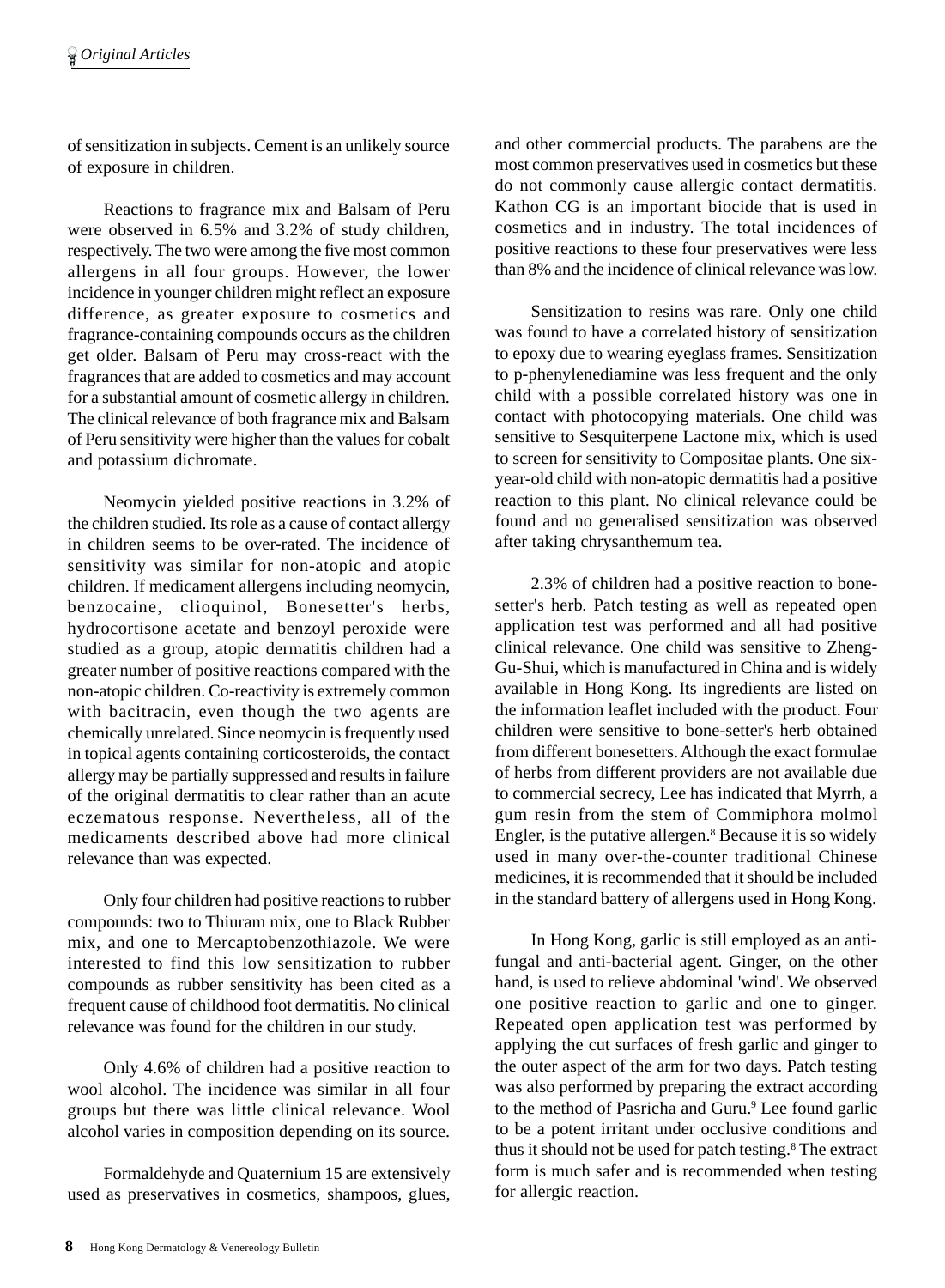### *Results of Comparable Studies Investigating the Incidence of Contact Allergy in Children*

The reported incidence of contact allergy in children varies from 9% to 71%, according to the study.1,2 This wide variation is due primarily to how the selection of the population to be tested is chosen and secondarily, to the selection of antigens to be tested.10-18

Nickel was the most common allergen in almost all studies but other metals like cobalt, chromate, and mercury were also found to be common allergens. Fragrance mix and Balsam of Peru were also often found to be allergens. The most common allergen among own materials was benzoyl-peroxide.

There have been conflicting reports as to the incidence of contact allergy in the atopic state. Increased, normal, or decreased incidence may be due to different criteria being used to select patients, varying definitions of atopic skin disease, the retrospective character of the studies, etc.<sup>5,6,19</sup>

In a study by De Groot, only patients who were 15 years of age or older were selected.20 For those with atopy, 37% had a contact allergy compared with 52% among the non-atopics. Edman retro spectively studied 3790 consecutive patients with suspected contact dermatitis.<sup>21</sup> Of those with atopy, 36.9% had a contact allergy compared with 44.1% in the non-atopic group. Klas studied 410 suspected contact dermatitis patients and among the atopic group, 52% were found to have definite allergic contact dermatitis compared with  $41\%$  in the non-atopic group.<sup>22</sup> The incidences of a positive contact allergen among atopic dermatitis patients in these three studies were similar to our findings.

### *Suggested Modifications for Future Studies*

There were 20 positive reactions relating to medicaments, including 7 for neomycin, 1 to clioquinol, 2 to Benzocaine, 2 to hydrocortisone acetate, 3 to Benzoyl peroxide and 5 to bone-setter's herbs. 12 of 20 reactions were found in atopic patients. We suggest testing with the actual complete product in any patient who has used a topical medicament and found worsening of their dermatitis. Allergic contact dermatitis resulting from topical corticosteroid was until recently, thought to be a relatively rare phenomenon. It usually develops in the setting of chronic dermatitis like atopic dermatitis. In the vast majority of cases, however, the etiologic agent in the topical corticosteroid is a preservative or vehicle component, rather than the corticosteroid itself.

Benzoyl peroxide is a widely used active ingredient in topical acne preparations. It is an irritant but has infrequently been reported as a sensitizer. Bone-setter's herbs are widely used in the local Chinese population and contact dermatitis due to traditional Chinese medicine is common but has rarely been studied. The nature of the ingredients are not specified by the supplier and most of the time, the exact putative ingredient causing the dermatitis cannot be determined. Nevertheless, medicaments including traditional Chinese medicine are considered to be an important series for testing in patients with chronic dermatitis whose condition fails to clear or when a flare-up occurs. The differences in race, geographical situation, habits, and exposure suggest that the European standard battery of allergens is not the ideal test for patients in Hong Kong. We used the European standard allergens only as a reference point and our aim is to develop a standard battery that includes most allergens commonly encountered by local people and that can be used for screening patients with dermatitis in Hong Kong.

## *Acceptance Rate for Patch Testing*

Our study was performed from March through August, which are the spring and summer months in Hong Kong. In spite of the hot and humid climate, the acceptance rate for patch testing was more than 90%. The technical concerns about testing in young children include the restriction of activities for a number of days and the small area of back available for patch testing. However, more than 90% of children in our study tolerated the patches without difficulty and even infants were patch tested by applying the test to the back of the arms as well as the back. The infrequent use of the patch test in children in Hong Kong is due more to the reluctance of dermatologists than to any rejection by patients. Reasons for this reluctance might include a misconception that a low incidence of allergic contact dermatitis occurs in children and in atopic dermatitis patients. The basic principle and technique involved in patch testing are not difficult.